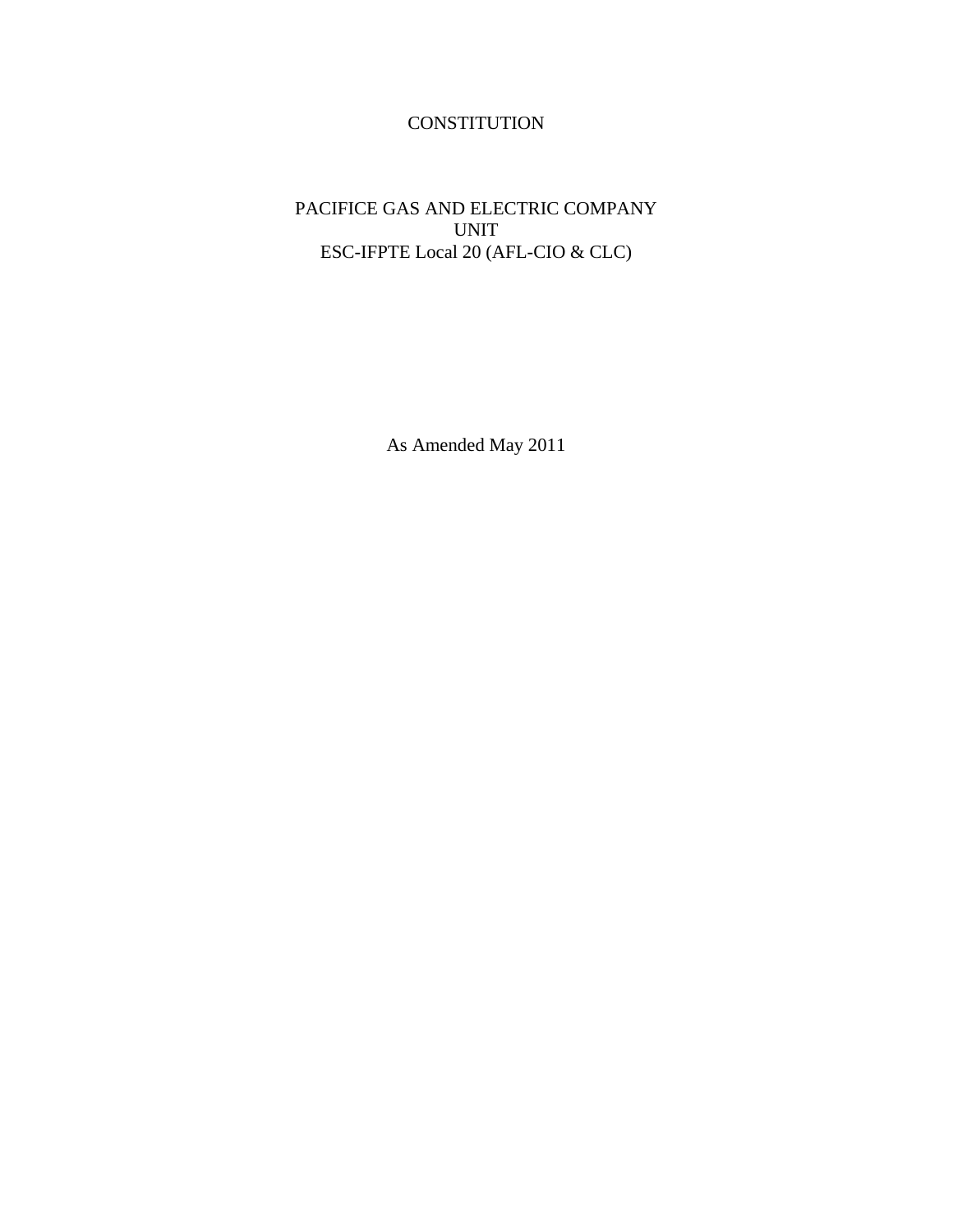#### **CONSTITUTION**

### PACIFIC GAS AND ELECTRIC COMPANY UNIT OF ENGINEERS AND SCIENTISTS OF CALIFORNIA, IFPTE Local 20 (AFL-CIO  $\&CLC$

#### ARTICLE I: NAME

Section 1: The name of this labor organization shall be "Pacific Gas and Electric Company Unit" of the Engineers and Scientists of California, IFPTE Local 20 (AFL-CIO & CLC), hereinafter referred to in this Constitution as the "Unit" and the "Union" respectively.

#### ARTICLE II: OBJECTIVES

Section 1: The Objectives of the Unit shall be:

(a) To promote the general welfare of its members and to promote fair relations between them and their employer.

(b) To protect and advance the status of professional and technical employees.

(c) To assist members of the Unit in collective bargaining by negotiating with the employer to attain a just and equitable recognition of the work performed, together with the proper compensation and working conditions.

(d) To cooperate with the other Units within the Union and with other unions to achieve common goals.

#### ARTICLE III: MEMBERSHIP

Section 1: Membership in the Unit shall be confined to employees of Pacific Gas and Electric Company holding positions within the certified bargaining units represented by the Union.

Section 2: A member in good standing shall be one who is not in arrears of dues or assessments nor under suspension pursuant to Article XIV of this Constitution.

Section 3: Only members in good standing shall have the right to vote, hold office in the Unit, or in any manner participate in the activities of the Unit.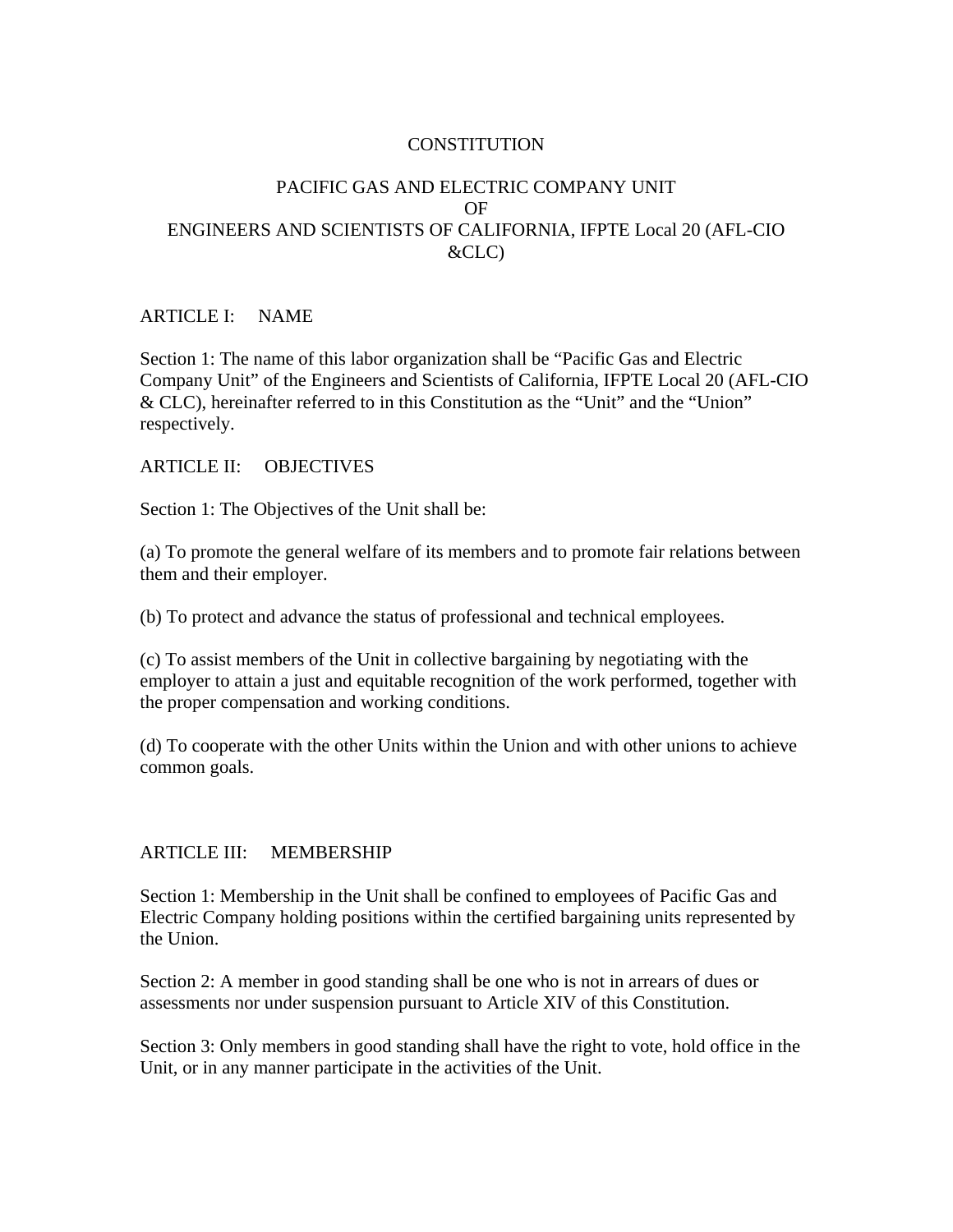### ARTICLE IV: OFFICERS

Section 1: The Unit shall have the following officers who shall be the Executive Board:

- (a) President
- (b) Executive Vice President
- (c) Secretary (d) Treasurer
- (e) 4 Area Vice Presidents

Section 2: The election of said officers shall be as follows:

(a) The President, Executive Vice President, Secretary and Treasurer shall be deemed Officers-At-Large and shall be elected by the Unit as a whole.

(b) The Area Vice Presidents shall be nominated from the members of and by members of each of the following areas: one by General Office; one by General Construction and Material Distribution; one by Nuclear Generation, and one by the remainder of the Divisions. The Area Vice Presidents shall then be elected by the Unit as a whole.

Section 3: Terms of Office

(a) The officers-at-large shall be elected in odd-numbered years for a term of two (2) years, and the Area Vice Presidents shall be elected in even-numbered years for a term of two (2) years.

(b) The elected officers shall be installed and shall assume their respective offices at the conclusion of the first regularly scheduled Executive Board meeting following the election.

Section 4: Candidates for office must be members in good standing, and officers shall continue in office only so long as they remain in good standing.

Section 5: Recall of Officers

(a) Any officer is subject to recall. To initiate such recall procedure, a written petition stating the charges, and signed by at least ten percent (10%) of the members of the Unit, must be submitted to the Executive Board. Upon receipt of such petition, the Executive Board shall hold a recall election. Election shall be by letter ballot. A majority of the valid ballots cast will be necessary for recall.

Section 6: Continuity of Office

(a) In the event that the office of the President becomes vacant during the term of office, the Executive Vice President shall fill this position until the next regular election.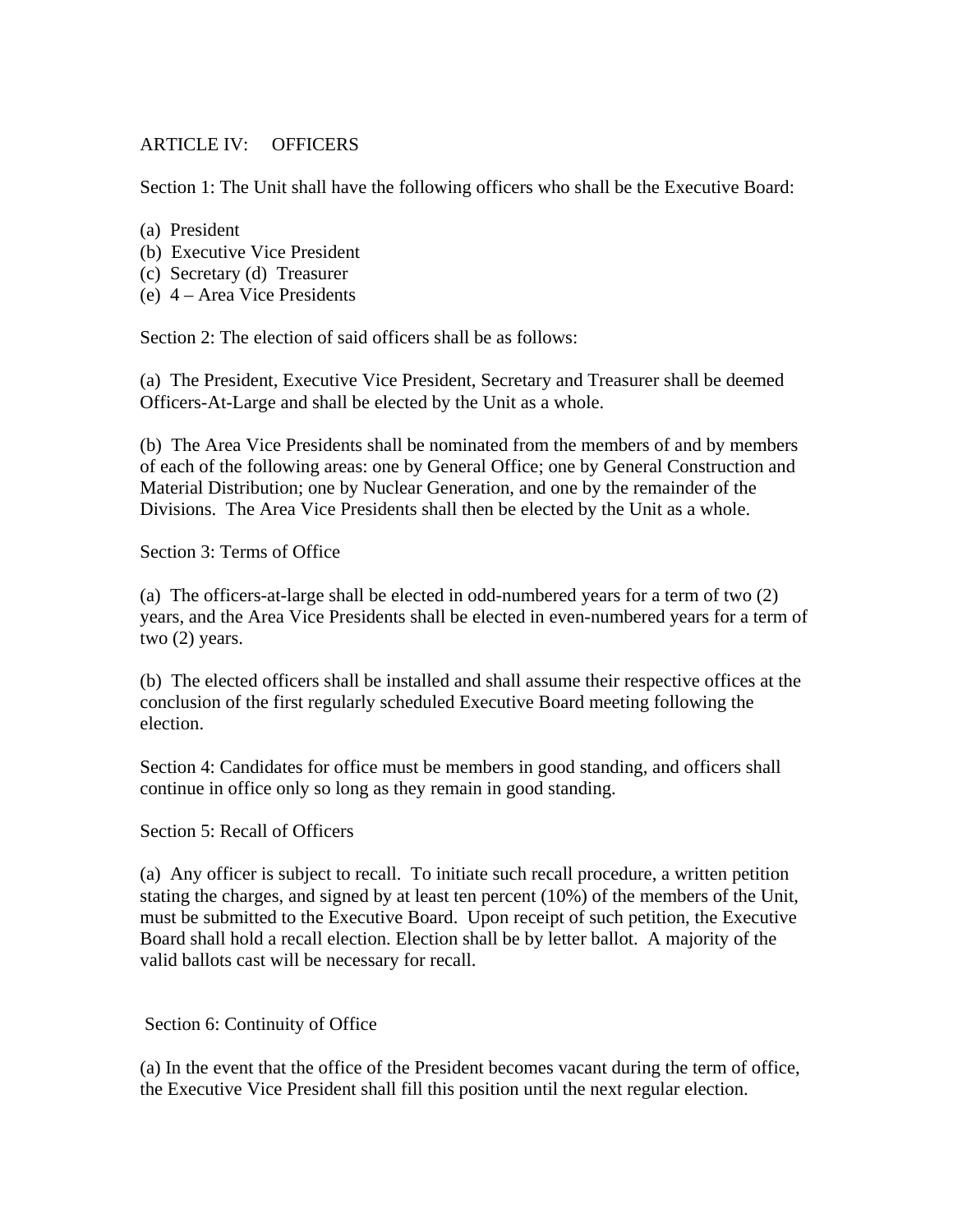(b) In the event of a vacancy in any other office, the Executive Board shall appoint a member in good standing to fill the vacancy for the remainder of the term.

#### ARTICLE V: DUTIES OF OFFICERS

Section 1: Duties of the President

(a) To preside at and conduct meetings of the Unit Executive Board.

(b) To preside at and conduct meetings of the unit as defined in Article VIII.

(c) To appoint committee chairpersons for committees affecting the Unit as a whole.

(d) To preside as Chairperson of the Unit Negotiation Committee.

(e) To conduct business of the Unit as a whole when the Unit Executive Board is not in session, under the authority of the Unit Executive Board.

(f) To make reports to the Unit Executive Board of business conducted between sessions and of the Union Executive Board meetings.

(g) To consult with the Area Vice Presidents on matters affecting their respective areas.

(h) To carry out the decisions of the Unit Executive Board and of the members in meeting or by letter ballot.

Section 2: The duties of the Executive Vice President shall be as follows:

(a) To succeed to the office of President when vacated for the duration of the term.

(b) To temporarily perform duties of the President during his/her absence or inability to serve.

(c) To assist the President at his/her request in the performance of his/her duties.

(d) To assist the Area Vice Presidents at their request in the performance of their duties.

(e) To be responsible for membership and recruitment programs.

(f) Ensure the maintenance of lists of current Area Stewards by the Union Staff and distribute to the Unit Executive board and to Area Stewards.

(g) Ensure the maintenance of current membership records by the Union staff.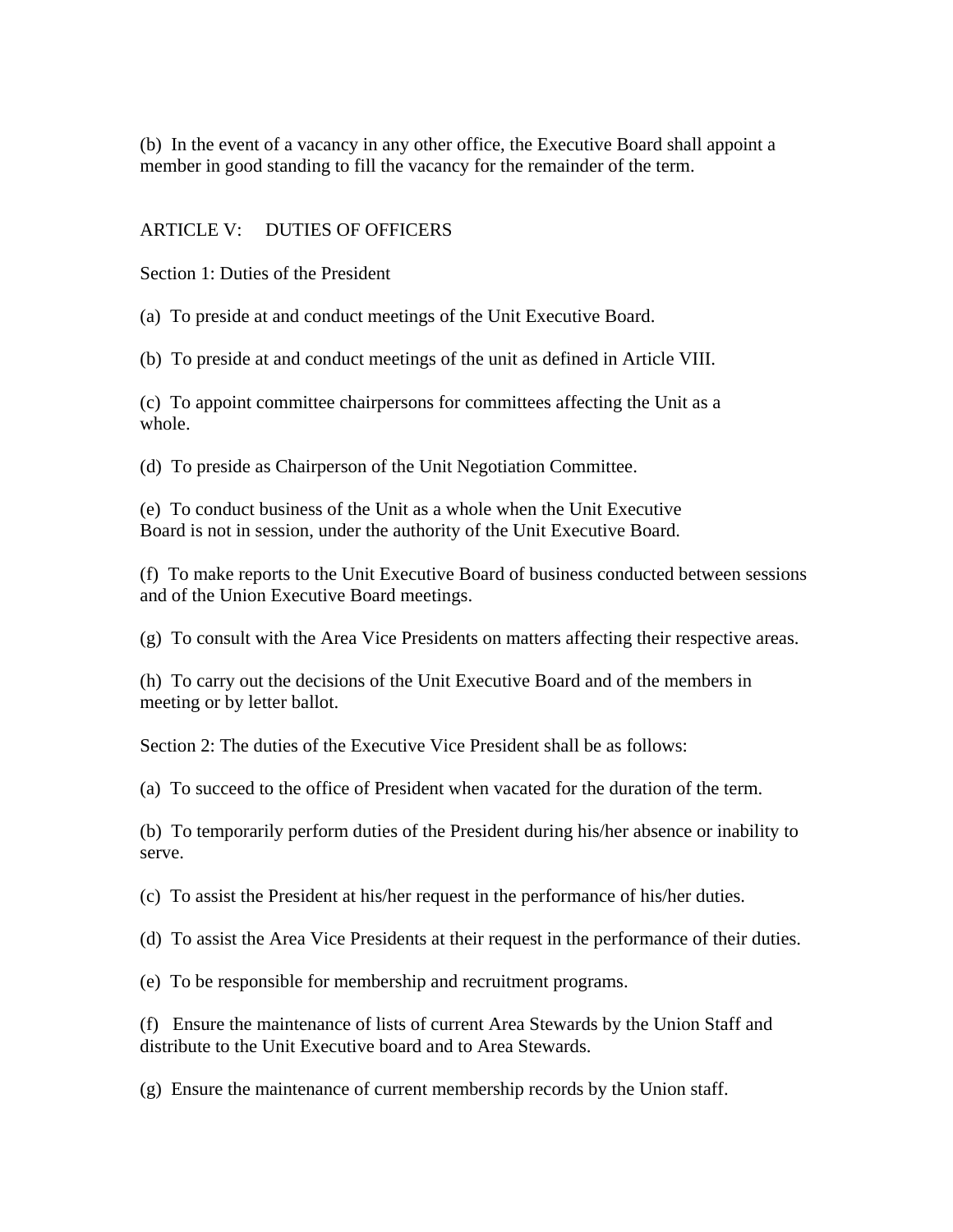(h) To perform such other duties consistent with his/her office as may be delegated to him/her by the Unit Executive Board, or by the President.

Section 3: The duties of the Secretary shall be as follows:

(a) To keep minutes of meetings of the Unit Executive Board and meetings of the Unit as a whole.

(b) To distribute such minutes in a timely fashion to the Unit Executive Board and to Area Chairpersons for posting.

(c) To keep records and correspondence of the Unit except financial records.

(d) To maintain a current record of all standing motions or bylaws and distribute copies by request and to the Area Stewards by the Union website.

(e) To ensure that Area Stewards are certified to PG&E by Union Staff. Section 4: The duties of the Treasurer shall be as follows:

(a) To maintain all necessary financial records and make available all financial information required to the Unit Executive Board, the Audit Committee, and to the Secretary/Treasurer of the Union.

(b) To review and report financial impacts of table agreements.

.

Section 4: The duties of the Area Vice Presidents shall be as follows:

(a) To carry out decisions of the members in their respective area and to conduct business pertaining only to their respective area when the Unit Executive board is not in session, subject to approval of the Unit Executive Board at its next meeting.

(b) To ensure that all facilities within their area are adequately represented by an Area Steward and/or Communication Volunteer..

(c) To be responsible for seeing that regular membership meetings are held in each subdivision or district of their area.

 (d) To serve as or appoint an alternate to serve as a members of the Grievance Review Committee in the area represented and to maintain a file of all grievances in the area.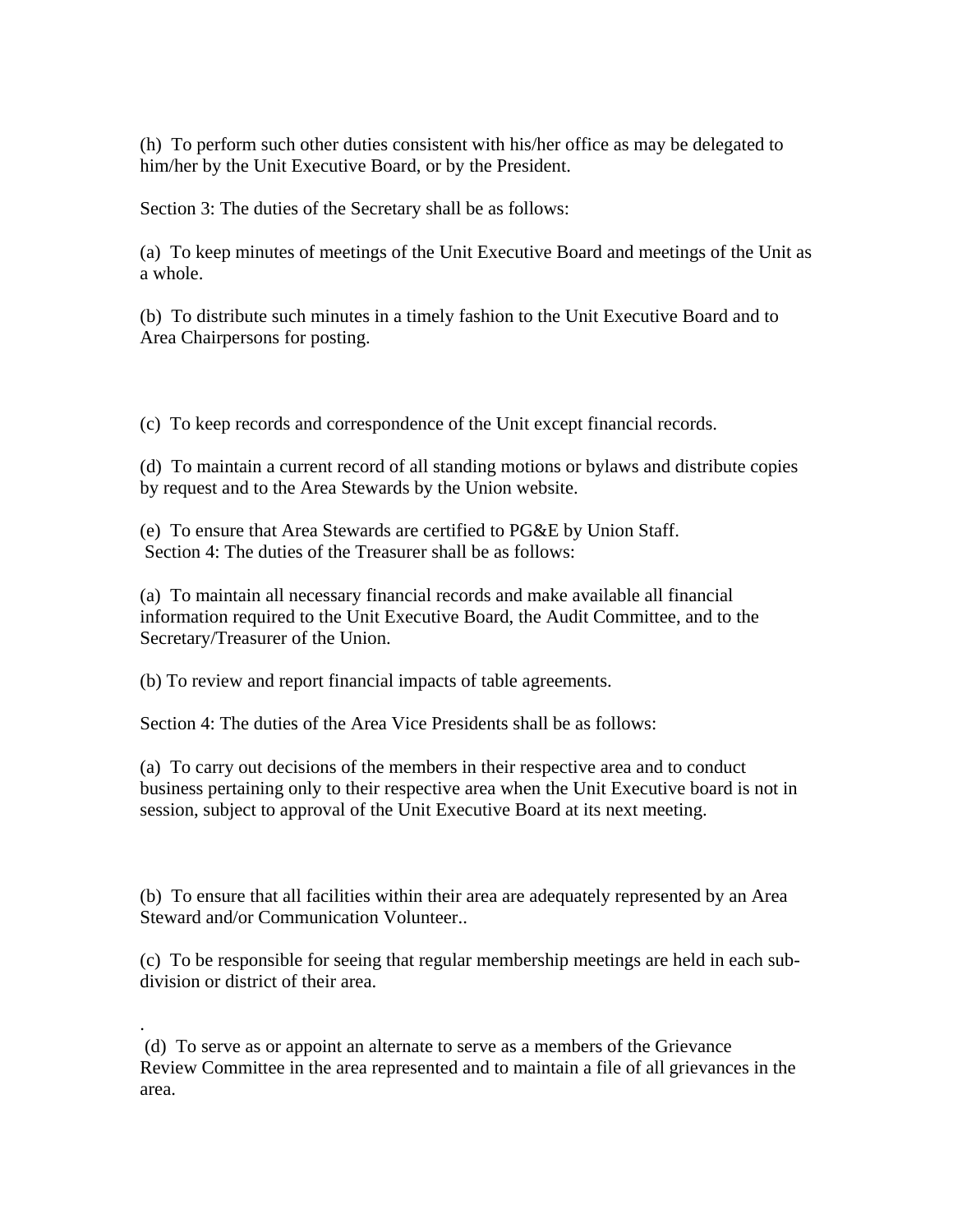(e) To establish the following area offices to be filled by election or appointment as appropriate.

(1) An Alternate Area Vice President to perform the duties of Vice President in his absence or inability to serve, including, but not limited to, attending the Unit Executive Board meetings with the right to vote.

(2) Any other necessary offices to assist the Area Vice President in the performance of his/her duties.

(f) To consult and cooperate with other Area Vice Presidents and Officers-At-Large in order to achieve common goals of the Unit and the Union.

(h) To report business conducted within their respective areas at the next meeting of the Unit Executive Board.

## ARTICLE VI: AREA STEWARDS AND COMUNICATION VOLUNTEERS.

Section 1: In order to provide for uniform and effective coordination between the officers and members of the Unit and to assist in the conduct of the Unit's affairs, the members in good standing in each headquarters and/or department of Pacific Gas and Electric Company shall choose an Area Steward and Communication Volunteer, as required, to represent each headquarters and/or department and certify their names to the Unit Secretary.

Section 2: In the event that the office of Area Steward is vacated, the Area Vice President will ensure the vacancy is filled.

Section 3: The duties and responsibilities of the Area Steward shall be as follows:

(a) To represent the Area Membership in the Headquarters in contacts with the local PG&E management, including the interpretation and application of the Agreement and Grievance procedure.

(b) To represent the Area Membership at the Unit meetings.

(c) To distribute correspondence to the headquarters Membership, including electronic communications.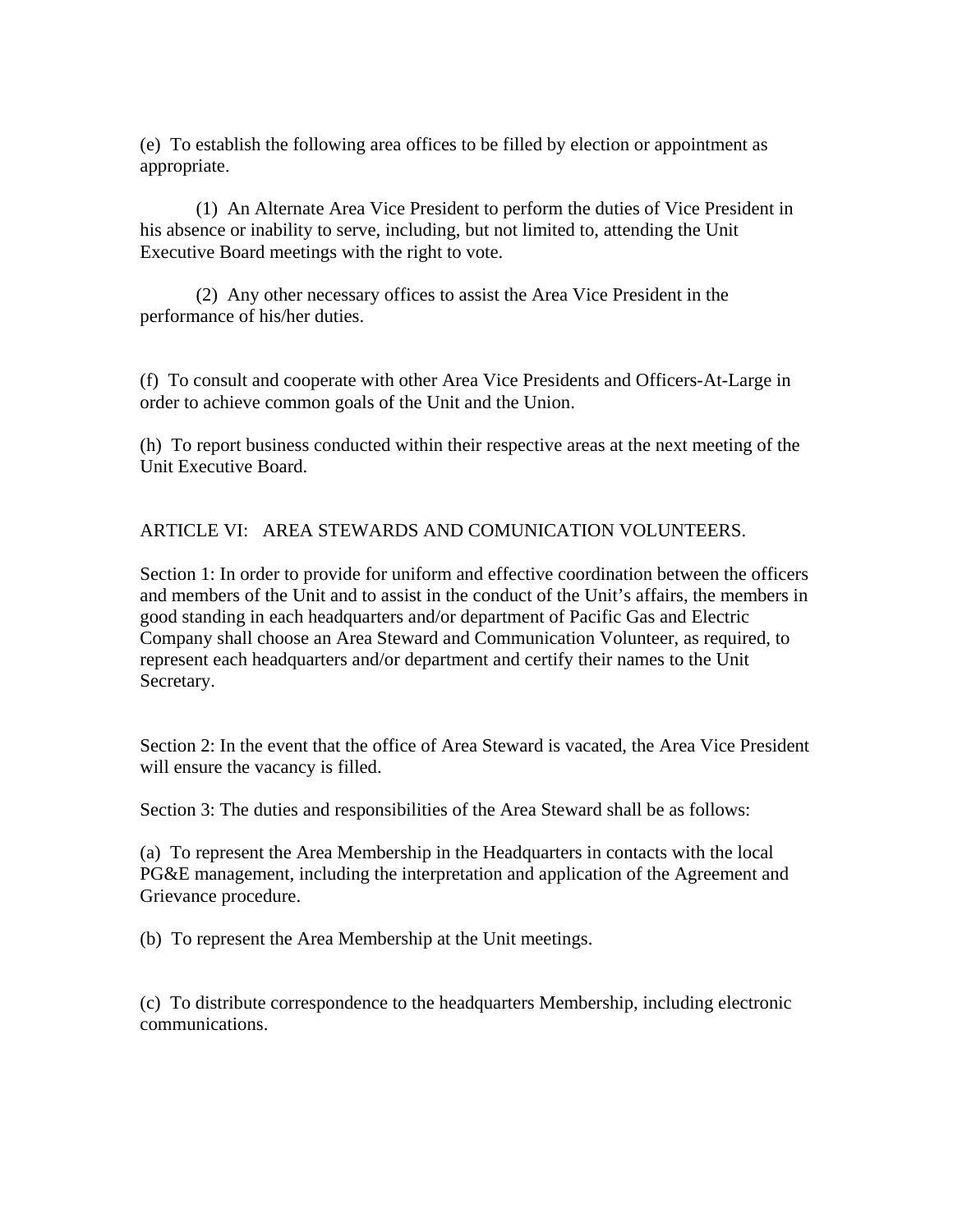(d) To serve as recruitment and membership organizer to prospective Union members and to forward membership applications and check-off cards to the Union Secretary-Treasurer.

(e) To encourage new members to participate in the Unit's affairs.

(f) To maintain continually all bulletin boards in the headquarters. This shall include posting notices of meetings, Union News Letter, and other appropriate announcements and literature.

(g) To report to the Area Vice President and Union Representative on activities in their headquarters.

Section 4: The duties and responsibilities of the Communication Volunteer shall be as follows:

- (a) To distribute correspondence to the headquarters Membership, including electronic communications.
- (b) To maintain continually all bulletin boards in the headquarters. This shall include posting notices of meetings, Union News Letter, and other appropriate announcements and literature.
- (c) To report to the Area Steward, Area Vice President and Union Representative on activities in their headquarters.

#### ARTICLE VII: COMMITTEES

Section 1: Executive Board

The Executive Board of the Unit shall consist of the President, the Executive Vice President, the Secretary, the Treasurer, and four (4) Area Vice Presidents. Five (5) members shall constitute a Quorum. The duties and powers of the Executive Board shall be as follows:

(a) To conduct the business of the Unit.

(b) To report to the membership in writing through the Area Stewards on business transacted.

(c) To submit actions of the Executive Board to the membership for discussion at the annual Unit meeting.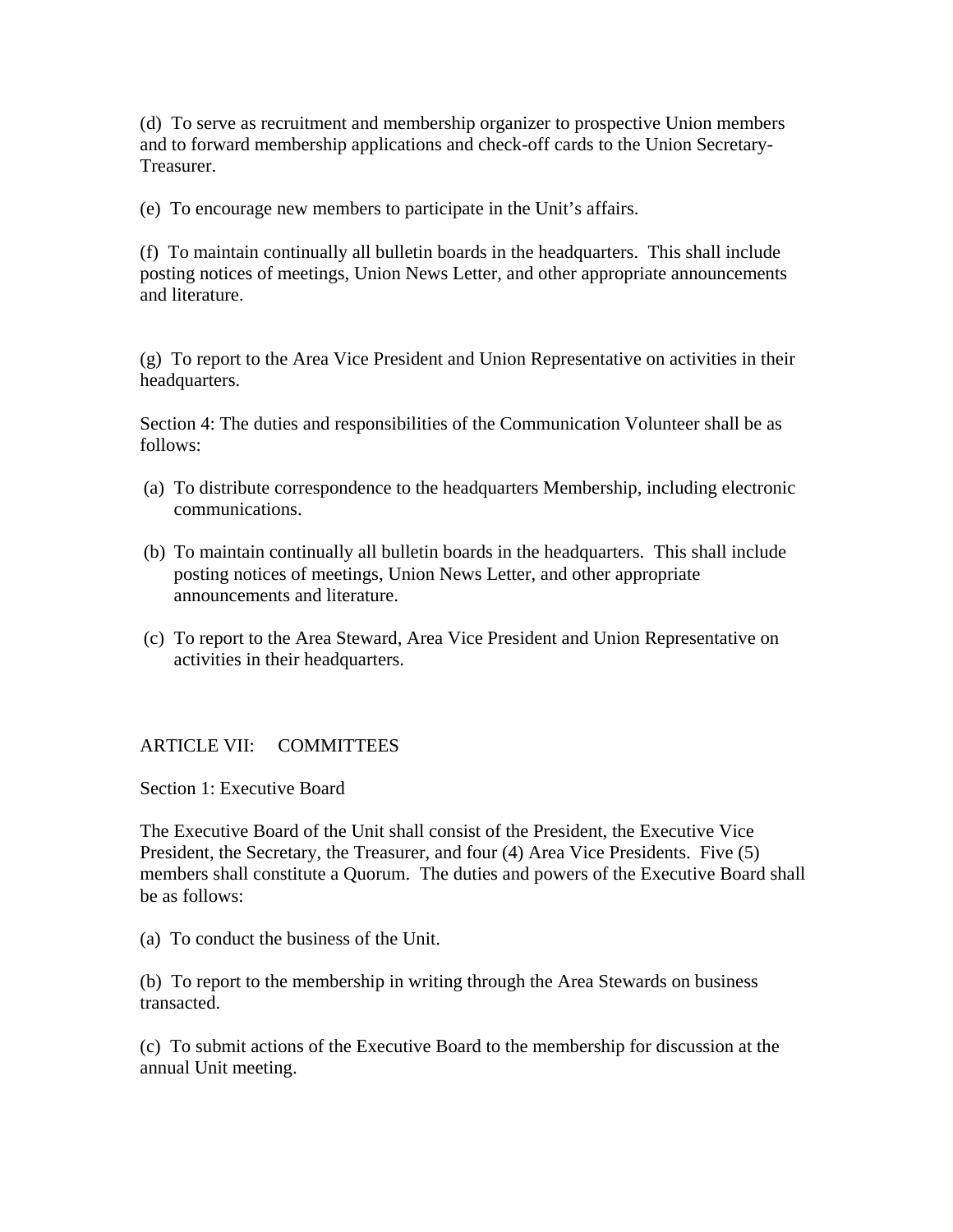(d) To appoint such committees as may be required.

(e) To act as intermediary between the Unit and the Union.

(f) To hold regular monthly meetings.

(g) To promote the objectives of the Unit and the Union.

(h) To render decisions on internal membership complaints and/or charges submitted to them.

(i) To represent the Unit at the Union's annual meeting.

(j) To submit to the members of the Unit for approval or disapproval by letter ballot all collective bargaining agreements affecting them before they may be executed.

(k) To request the Union to submit grievances to arbitration.

(l) To submit for the consideration of the Membership business pursuant to Article VIII.

Section 2: Election Committee

The election Committee shall consists of four (4) members, the chairperson appointed by the President and one (1) by each Area Vice President, but no member of the Executive Board nor candidate for office shall be a member. The duties of the Election Committee shall be as follows:

(a) To administer all elections and other letter balloting by the Unit.

(b) To certify and transmit all nominating petitions to the Unit Secretary.

(c) To ensure that at least one candidate for each elective office to be filled in that year is nominated.

 (d) To supervise the sending, receiving, checking, counting, tallying, and tallying of the votes cast in each and every duly-authorized letter ballot, reporting the results to the President without delay.

Section 3: Negotiating Committee

The Negotiating Committee shall consist of not less than six (6), nor more than eight (8) members and must include members from each Area (General Office, General Construction, Nuclear Generation, and Divisions). To provide for the benefits of experience and in the interests of greater efficiency, a minimum of three (3) members should be re-appointed from the previous year's committee. Appointments to the Negotiating Committee shall be made by the Executive Board. The President of the Unit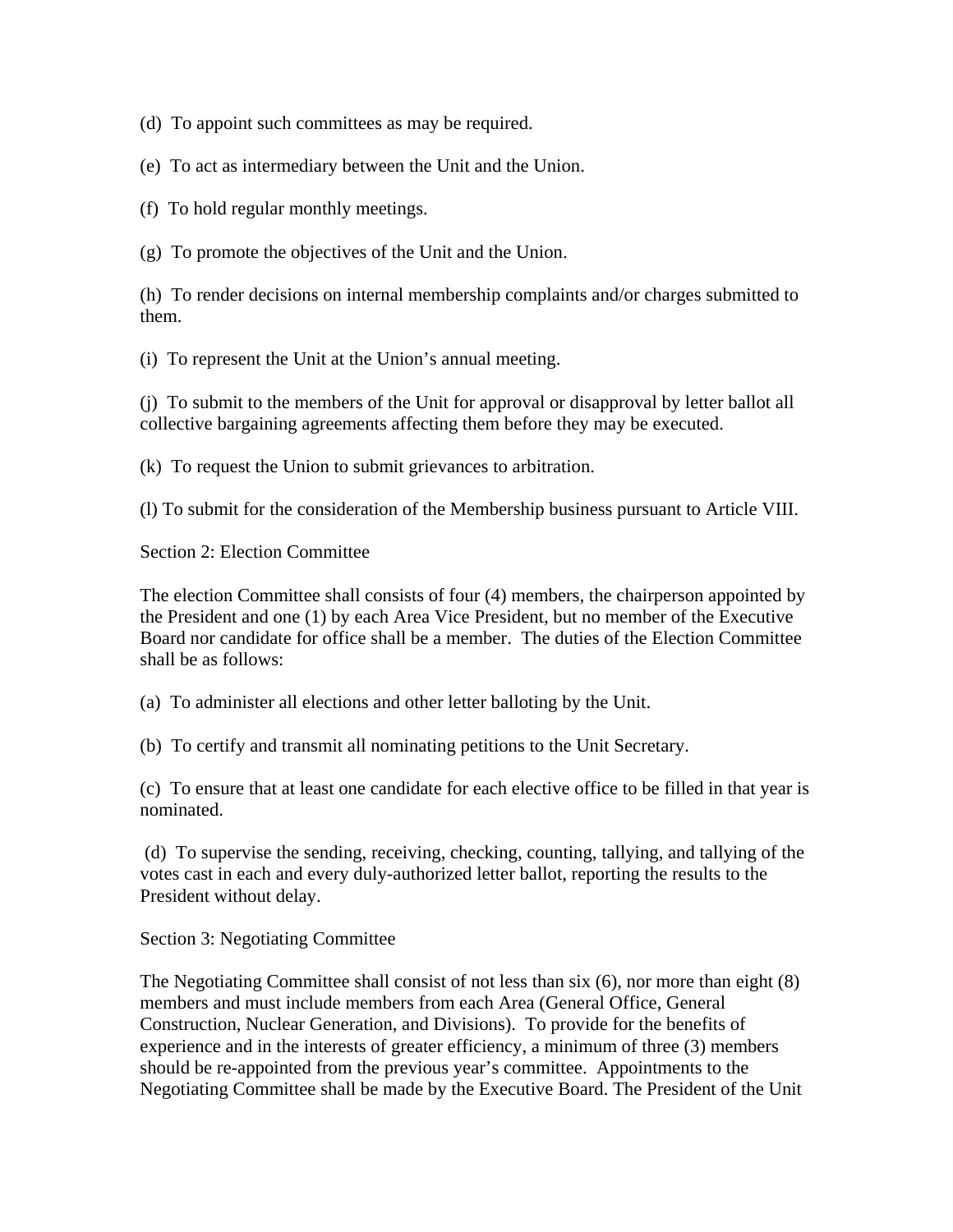shall serve as the chairperson. The duties and powers of Negotiating Committee shall be as follows:

(a) To act as representatives of the Unit in all collective bargaining negotiations with PG&E involving rates of pay, hours of employment, and all other conditions affecting the welfare of the unit members.

(b) In all conferences with the Company at least one (1) member of the Negotiating Committee shall be designated as observer to study the proceedings and take such notes, memos, etc…, as may be necessary to clarify disputed points occurring in any place or phase of the negotiations.

(c) The Negotiating Committee shall select a Spokesperson who shall be acceptable to the Unit Executive Board. In the event that any spokesperson so selected is not satisfactory to the Unit Executive Board, a new and acceptable spokesperson must be chosen.

(d) The Negotiating Committee shall hold such meetings as necessary to adequately prepare for the conduct negotiations.

(e) To establish such sub-committees to be appointed by their appropriate Area Vice President to ensure that all subdivisions within the Unit are adequately represented.

(f) To submit results of any negotiations to the Unit Executive Board for approvals and/or recommendations.

## ARTICLE VIII: MEETINGS

Section 1: Regular meetings of the Unit Executive Board shall be held monthly.

(a) Special meetings of the Unit Executive Board may be called by the Unit President or by a majority of the Executive Board as necessary.

Section 2: There will be an annual Unit membership meeting to be held by November of each year.

Section 3: Special membership meetings of the Unit may be called at the discretion of the Executive Board and must be called within thirty (30) days of the receipt by said Board of a petition for such meeting signed by not less than ten percent (10%) of the members in good standing in the Unit for Unit meetings.

Section 4: Notice of membership meetings shall be handled as follows: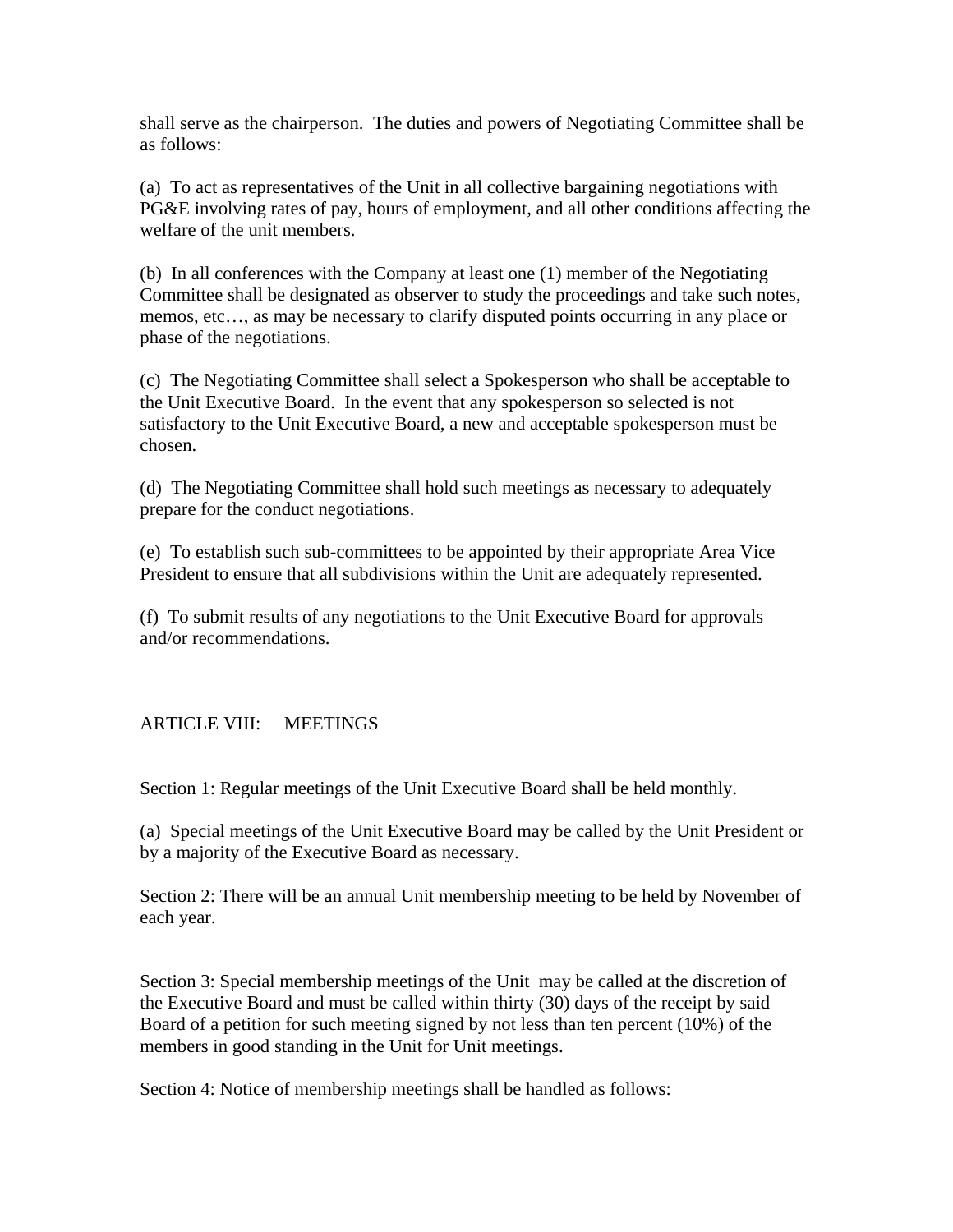(a) Suitable bulletins giving notice of any business to be put to the Membership, the date, time and place of each regular and special meeting of the membership shall be distributed to the appropriate Area Stewards. Such notices shall be sent out not less than ten (10) days prior to the date of said meeting.

(b) The Area Stewards and Communication Volunteers shall post and distribute copies of such meeting notices on the proper bulletin boards and/or electronically.

(c) Unless such notice is given, no action of said meeting shall be effective and binding upon the Unit.

Section 5: All meetings will be open to all members in good standing of the Unit and the Union members shall be encouraged to attend.

## ARTICLE IX: NOMINATIONS AND ELECTIONS

Section 1: Nominations in odd numbered years for the office of President, Executive Vice President, Secretary and Treasurer shall be submitted by letter signed by not less than (10) members of the Unit in good standing. Nominations in even numbered years for the office of Area Vice President must be made from within the particular Area, and shall be submitted by letter signed by not less than (10) members of the Unit in good standing from within that area. Such letters shall be filed with the Secretary on or before April  $15^{th}$ .

Section 2: Elections shall be by letter ballot.

Section 3: Ballots shall be sent to all members of the Unit in good standing not later than May  $1<sup>st</sup>$ .

Section 4: To be valid, ballots must be received on or before 6:00 p.m. May  $24<sup>th</sup>$ .

Section 5: Ballots shall be opened and counted by the Election Committee following the close of the balloting prior to May  $30<sup>th</sup>$ .

Section 6: A plurality of the votes cast shall be required for election.

Section 7: In case of a tie, the Executive Board shall decide which candidate shall be elected. Executive Board members involved in such tie shall abstain from voting on such issue.

ARTICLE X: LETTER BALLOTS

Section 1: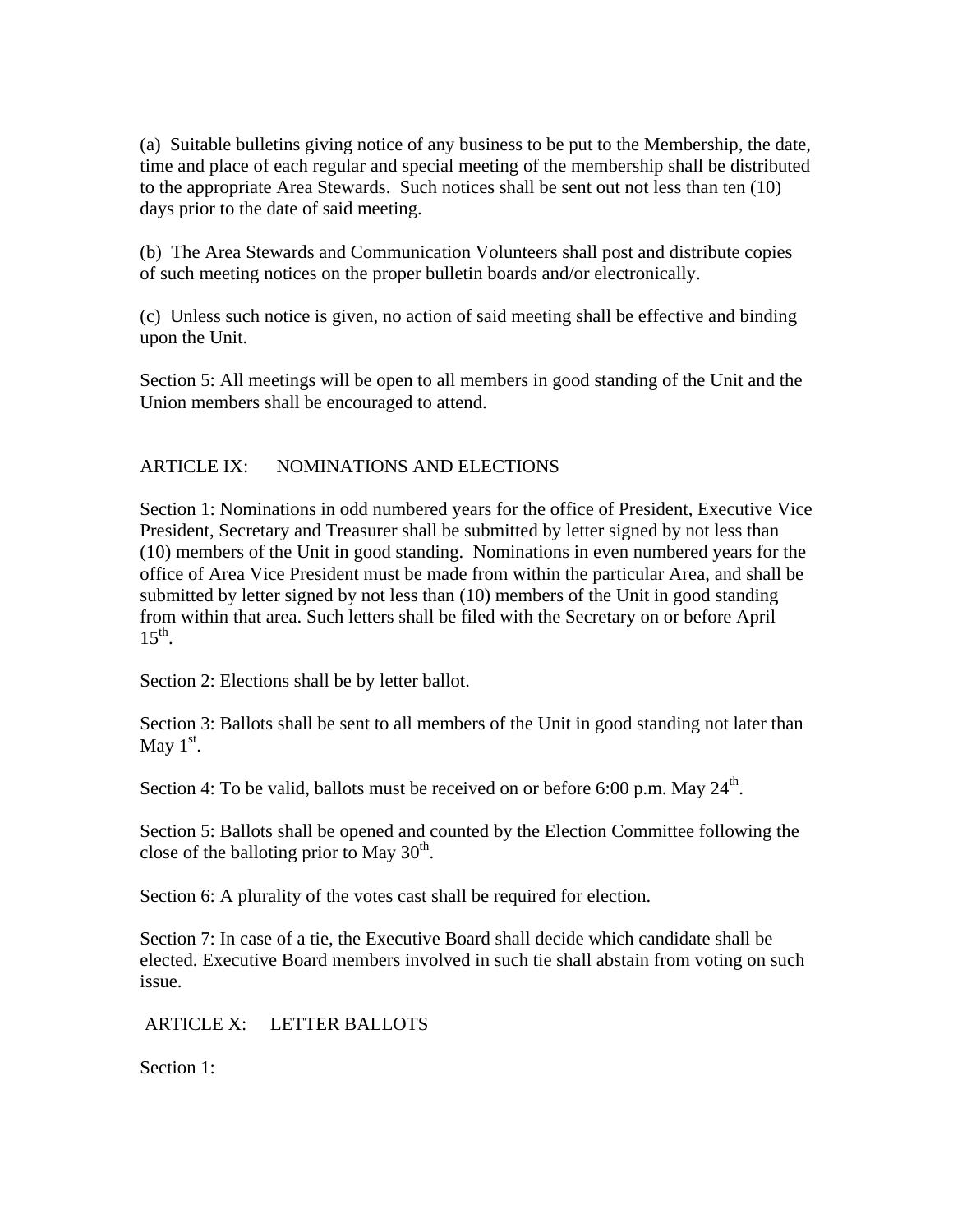Elections shall be by mail ballot or secure electronic ballot. Letter ballots shall be mailed to all members in good standing. Each ballot shall state the closing date of the poll, which shall not be less than twenty (20) days after the date the ballots are mailed. Only those ballots returned not later than the closing date shall be counted. Unless otherwise provided in this Constitution, each issue on the ballot shall be determined by a majority of the valid votes cast thereon. The Election Committee shall count the ballots and certify the results to the Executive Board of the Unit, which shall incorporate said certification in the minutes of its next meeting, whereupon the result of the ballot shall become effective. Letter ballots or secure electronic ballot shall be so administered as to ensure the validity of the votes, cast and the secrecy of the ballot. Ballots shall be returned in the confidential envelope provided, received in a designated impartial depository, held by such depository until at least one (1) member of the Election Committee signs for them and transports them in a sealed container to the place designated for counting.

## ARTICLE XI: DUES AND ASSESSMENTS

Section 1: Monthly membership dues of the Unit will be in accordance with the Union Constitution.

Section 2: Assessments for the Unit shall be determined by three-fourths (3/4) of the valid votes cast in a letter ballot, such ballot requires prior authorization of the Unit Executive Board. The ballot shall clearly state the amount of the proposed assessment and shall be accompanied by a complete statement of the reasons necessitating such assessment and the specific purpose for which it shall be used.

Section 3: Distribution of dues collected and financial responsibility for services rendered shall be arranged by mutual agreement of the Executive Boards of the Unit and the Union.

#### ARTICLE XII: TRANSFER OF PROPERTY

Section 1: At the expiration of their terms of office, the officers and all committee members shall deliver to their respective successors, or whomsoever the Unit may appoint, all records and property of the Unit in their possession.

ARTICLE XIII: FUNDS

Section 1: The funds and other property shall remain with the Unit for its legitimate use so long as there are five (5) members.

Section 2: On dissolution of the Unit all funds, and other property shall become the property of the Union, provided that the Executive Board of the Union will accept them.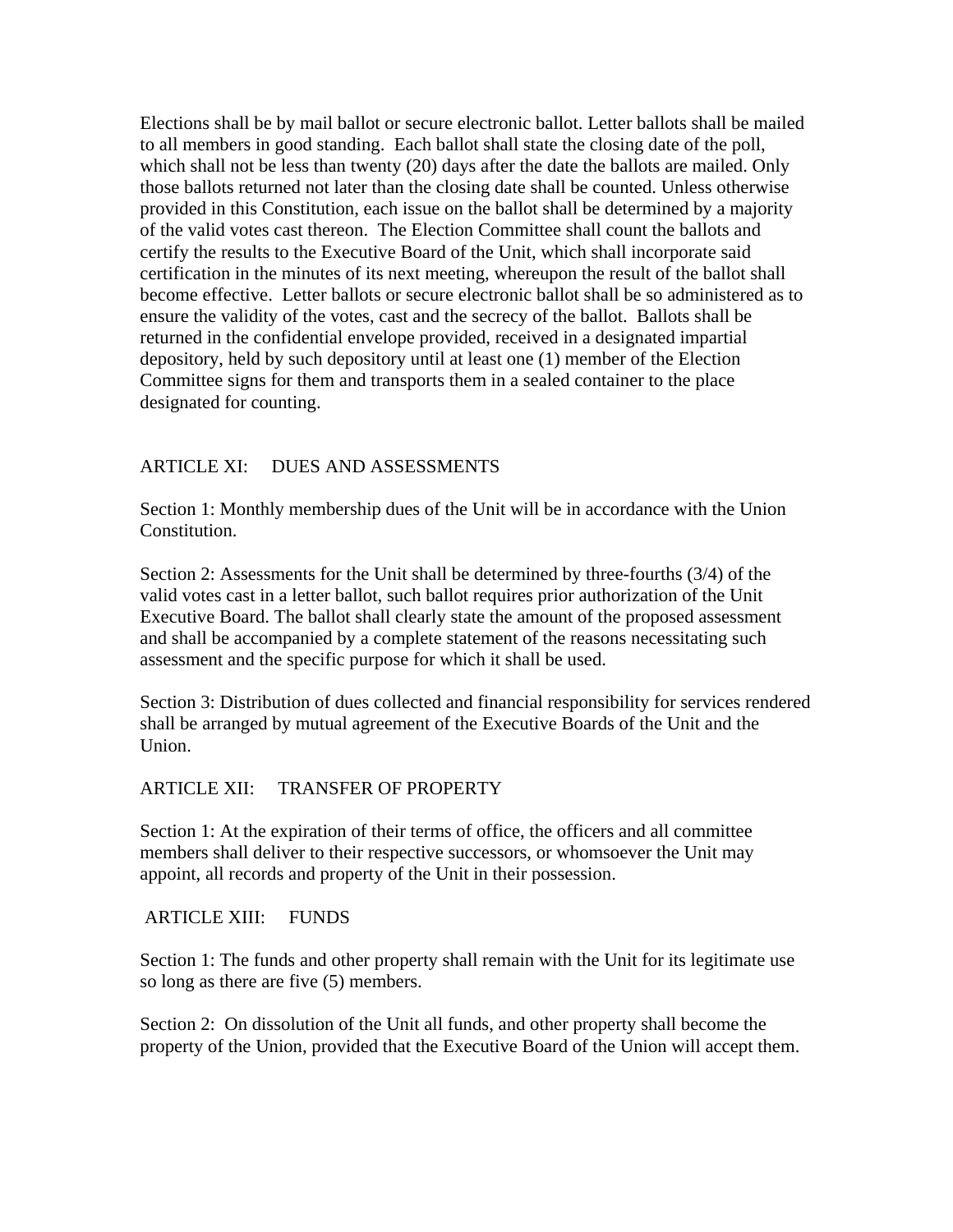Section 3: The unit shall not without prior consent of the Union hold the Union in any manner liable for any dept or expense incurred by the Unit.

## ARTICLE XIV: SUSPENSION/DISCIPLINE

Section 1: Any member whose dues or assessments are not paid within sixty (60) days after they become due shall be deemed in arrears, and shall automatically be suspended. A member shall lose the privilege of voting or in any manner participating in the activities of the Unit. A member may be restored to good standing under the regulations which may be effected pursuant to this Constitution.

Section 2: Members may be disciplined by the Unit Executive Board for willful violation of the provisions of the Constitution, Bylaws, or lawful regulations of this Unit, or for acting in any manner or engaging in any practice which will tend to bring discredit on the honor/dignity/professionalism of the Unit. Such offense shall include the crossing of a sanctioned picket line. The Unit Executive Board shall not act upon such disciplinary proceedings until a period of thirty (30) days have elapsed after notice of such intended proceedings giving the purported grounds for discipline has been mailed to the last known address of the member by registered mail, during which period the member shall have the right to present his/her defense to the Board in person or in writing, and to present evidence or witnesses.

The Unit Executive Board shall hear all relevant testimony and evidence and reach a determination as to the guilt or innocence of the accused member. A guilty verdict shall require a two-thirds vote of the Unit Executive Board.

Should that Board determine that a member is guilty of an offense, it may levy a fine not to exceed \$150.00 for each separate offense, or it may suspend or expel the offending member.

Section 3: A member in good standing may file charges against another member by submitting such charges in writing to the President. The President shall forthwith notify the accused that charges have been preferred against him/her and shall convene a special meeting of the Unit Executive Board to hear the charges and the defense of the accused member in accordance with the provisions of Article XIV Section 2.

The Unit Executive Board shall hear all relevant testimony and evidence and reach a determination as to the guilt or innocence of the accused member. A guilty verdict shall require a two-thirds vote of the Unit Executive Board.

Should that Board determine that a member is guilty of an offense, it may levy a fine not to exceed \$150.00 for each separate offense, or it may suspend or expel the offending member.